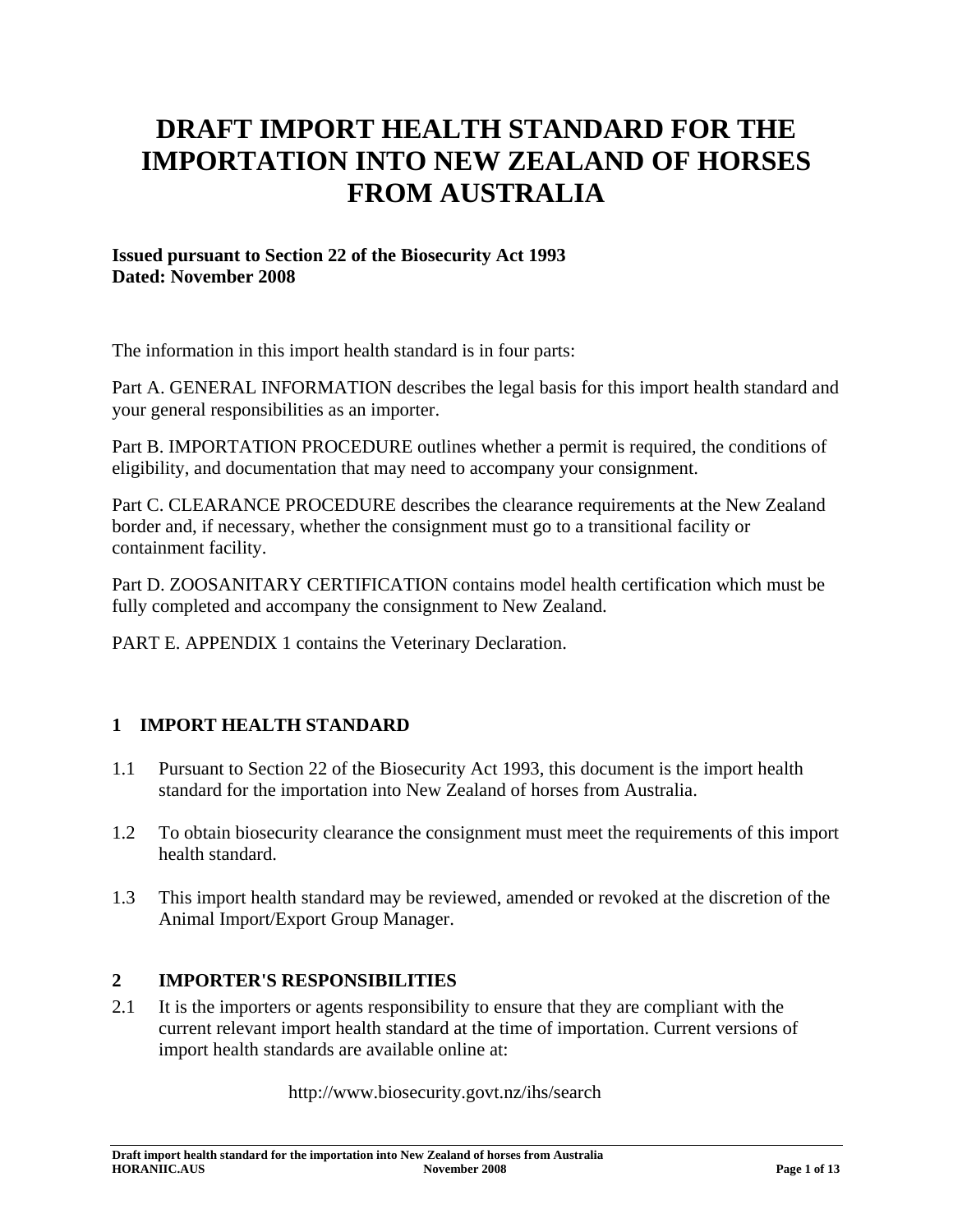2.2 The costs to MAF Biosecurity New Zealand in performing functions relating to the importation of horses shall be recovered in accordance with the Biosecurity Act and any regulations made under that Act. All costs involved with documentation, transport, storage and obtaining a biosecurity clearance shall be covered by the importer or agent.

### **3 DEFINITION OF TERMS**

### **Animal Imports/Exports Group Manager**

The Animal Imports/Exports Group Manager, Ministry of Agriculture and Forestry Biosecurity New Zealand, or any person who for the time being may lawfully exercise and perform the power and functions of the Animal Imports/Exports Group Manager

#### **Biosecurity clearance**

A clearance under Section 26 of the Biosecurity Act (1993) for the entry of goods into New Zealand. (Explanatory Note: Goods given a biosecurity clearance by an inspector are released to the importer without restriction)

#### **Biosecurity direction**

Written authority from an inspector, given under Section 25 of the Biosecurity Act (1993), to move uncleared goods from a transitional facility or biosecurity control area to another transitional facility, containment facility or biosecurity control area, or to export those goods from New Zealand

#### **Equivalence**

Acceptance by MAF Biosecurity New Zealand that measures that are not identical have the same effect

#### **IATA**

The International Air Transport Association

#### **Inspector**

Means a person who is appointed an inspector under Section 103 of the Biosecurity Act (1993). (Explanatory Note: An inspector is appointed to undertake administering and enforcing the provisions of the Biosecurity Act and controls imposed under the Hazardous Substances and New Organism Act 1996).

#### **MAFBNZ**

The New Zealand Ministry of Agriculture and Forestry Biosecurity New Zealand

#### **Official Veterinarian**

A veterinarian authorised by the Veterinary Administration of the country to perform certain designated official tasks associated with animal health and/or public health and inspections of commodities and, when appropriate, to certify in conformity with the provisions of the Section 5.2 of the *Terrestrial Code* pertaining to principles of certification.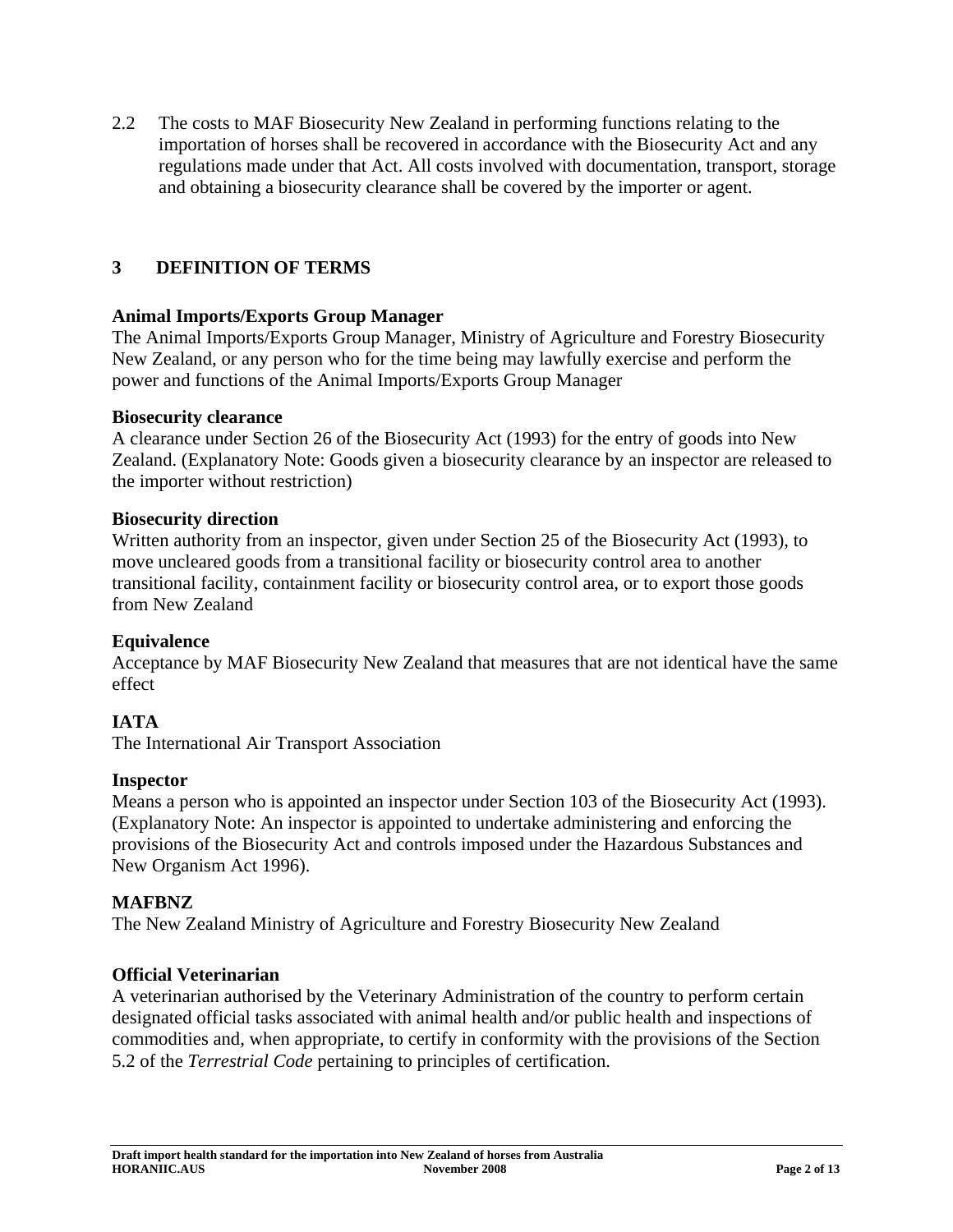### **OIE** *Code*

The World Organisation for Animal Health *Terrestrial Animal Health Code*.

### **Veterinary Authority**

Means the Governmental Authority of an OIE Member, comprising veterinarians, other professionals and para-professionals, having the responsibility and competence for ensuring or supervising the implementation of animal health and welfare measures, international veterinary certification and other standards and recommendations in the *Terrestrial Code* in the whole territory

### **4 EQUIVALENCE**

The import health standard has been agreed as suitable for trade between the exporting and the importing countries. It is expected that the consignment will meet the conditions in every respect.

Occasionally it is found that, due to circumstances beyond the control of the importer or exporter, a consignment does not comply with this import health standard. In such cases, an application for equivalence may be considered, equivalence granted and a permit to import issued at the discretion of MAF Biosecurity New Zealand, but only if the following information is forwarded by the certifying government's veterinary authority:

- which clause/s of the import health standard cannot be met and how this has occurred;
- the reason the consignment is considered to be of an "equivalent health" status;
- the reasons why the veterinary authority of the country of origin believe this proposal should be acceptable to the New Zealand Ministry of Agriculture and Forestry and their recommendation for its acceptance.

# **PART B. IMPORTATION PROCEDURE**

### **5 PERMIT TO IMPORT**

Importations of horses into New Zealand from Australia which meet the requirements of this import health standard may, subject to Sections 27 and 28 of the Biosecurity Act, be given biosecurity clearance and do not require a biosecurity direction to a transitional facility. As such, they do not require a permit to import.

#### **6 ELIGIBILITY**

6.1 Eligibility for importation under this import health standard is confined to species members of the domesticated horse (*Equus caballus*) or donkey (*Equus asinus*).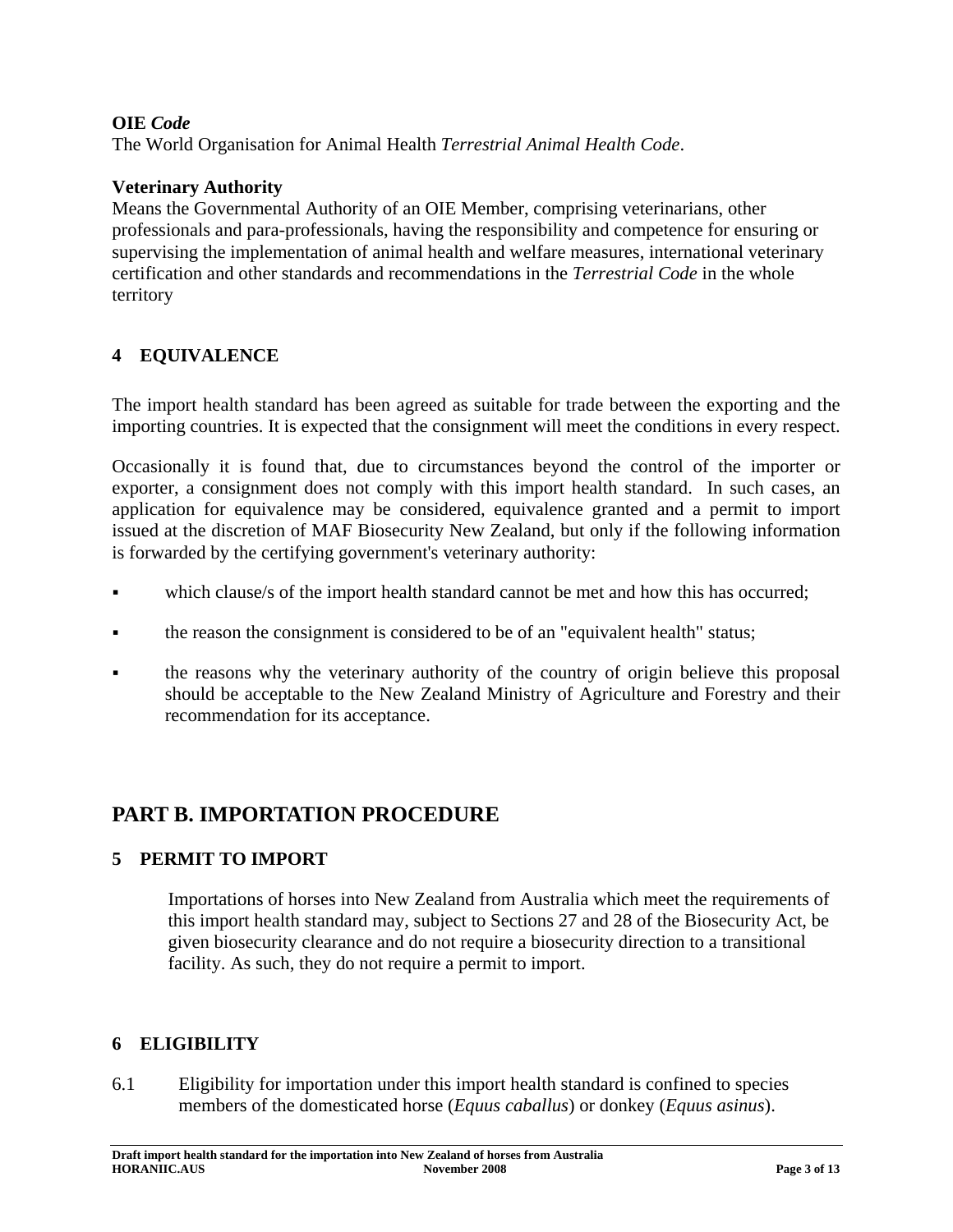- 6.2 In the case of any pregnant mares, the date of transport should not be more than 300 days after the last mating.
- 6.3 Horses exported from New Zealand to Australia for less than 21 days prior to re-export to New Zealand, do not need to undertake the tests for equine infectious anaemia (EIA) and equine viral arteritis (EVA) described in the Model Zoosanitary Certification. The health status declaration for the Establishment of Origin in the Veterinary Certificate must include all premises the horses may have visited during their stay in Australia. Accurate movement records, and keeping such movements to a minimum, will assist verification by the certifying Official Veterinarian.
- 6.4 The animals must be free from all quarantine restrictions to be eligible for export to New Zealand.

### **7 DOCUMENTATION ACCOMPANYING THE CONSIGNMENT**

- 7.1 The consignment shall be accompanied by appropriately completed health certification that meets the requirements of PART D. ZOOSANITARY CERTIFICATION. The laboratory results for the tests specified in the Zoosanitary Certificate must be attached.
- 7.2 The official veterinarian of the exporting country must sign, date and stamp each page of the veterinary certificate and any documents that form part of the extended health certificate using a different colour ink to the paper and print.
- 7.3 It is the importer's responsibility to ensure that any documentation presented in accordance with the requirements of this import health standard is original (unless otherwise specified) and clearly legible. Failure to do so may cause delays in obtaining biosecurity clearance or rejection of the consignment.

### **8 TRANSPORT TO NEW ZEALAND**

- 8.1 No animals, other than those destined for New Zealand and officially certified as meeting a New Zealand import health standard (or other animals determined to be of an equivalent health status at MAF's discretion) are permitted to be carried on the aircraft or ship.
- 8.2 Transit through other countries requires approval by the Animal Imports/Exports Group manager. If approved, arrangements for transit authorities and meeting these countries' requirements are the responsibility of the importer.
- 8.3 Date, expected time of arrival and the flight number or ship's name must be notified to the New Zealand Official Veterinarian at the airport/port of entry at least 72 hours prior to import.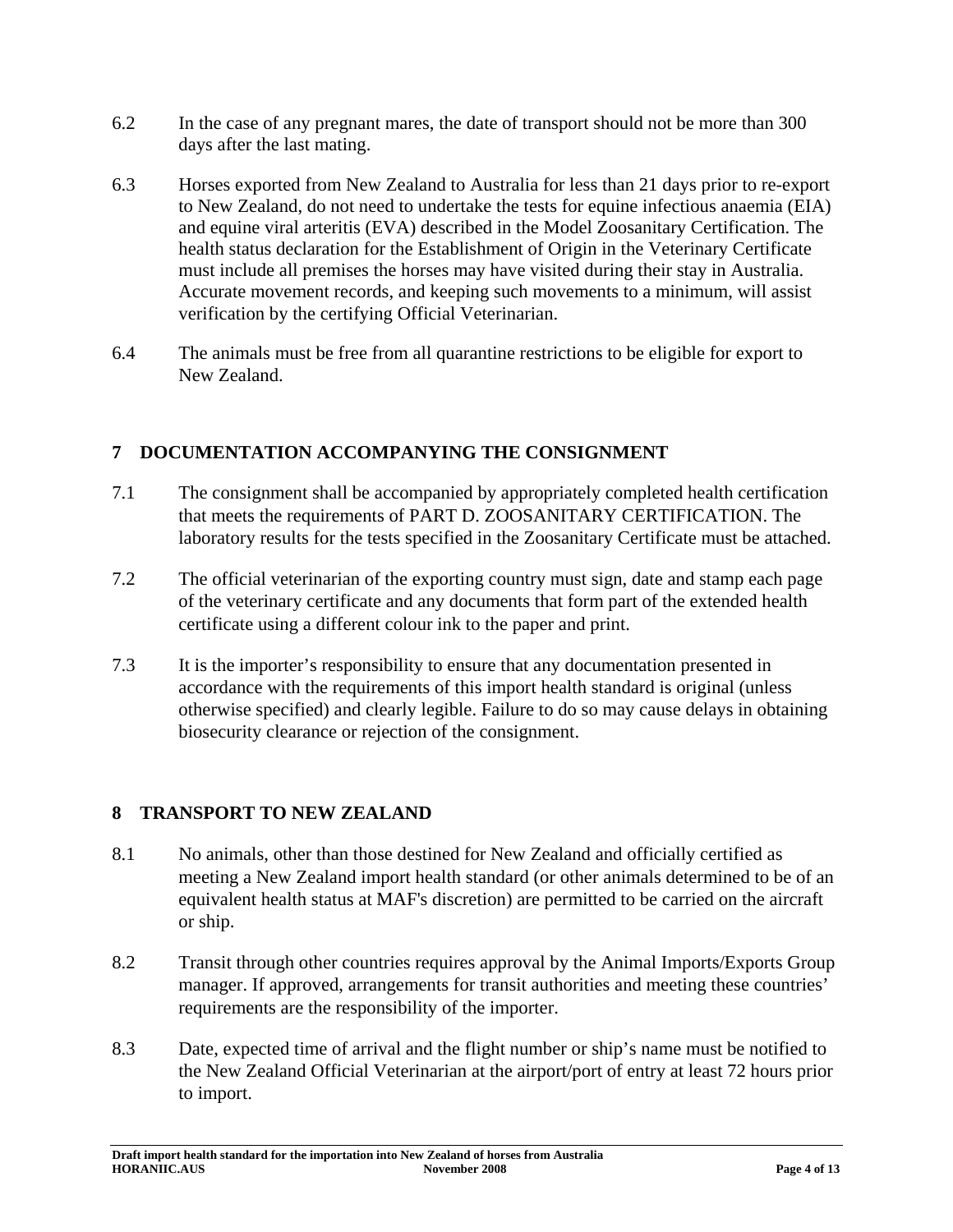8.4 Containers made of timber must meet the requirements of New Zealand's wood packaging import health standard (refer to http://www.biosecurity.govt.nz/ihs/search).

# **PART C. CLEARANCE PROCEDURE**

### **9 BIOSECURITY CLEARANCE**

- 1.1 Upon arrival in New Zealand, the documentation accompanying the consignment shall be inspected by an Inspector at the port of arrival. The Inspector may also inspect the consignment or a sample of the consignment.
- 1.2 A biosecurity clearance may be given by an Inspector under sections 25, 26, 27 and 28 of the Biosecurity Act 1993 providing that the documentation meets all requirements noted under PART D. ZOOSANITARY CERTIFICATION and the consignment meets the conditions of ELIGIBILITY.

# **PART D. ZOOSANITARY CERTIFICATION**

## **10 NEGOTIATED EXPORT CERTIFICATION**

The following Model Zoosanitary Certificate contains the information required by MAFBNZ to accompany imports of horses into New Zealand from Australia: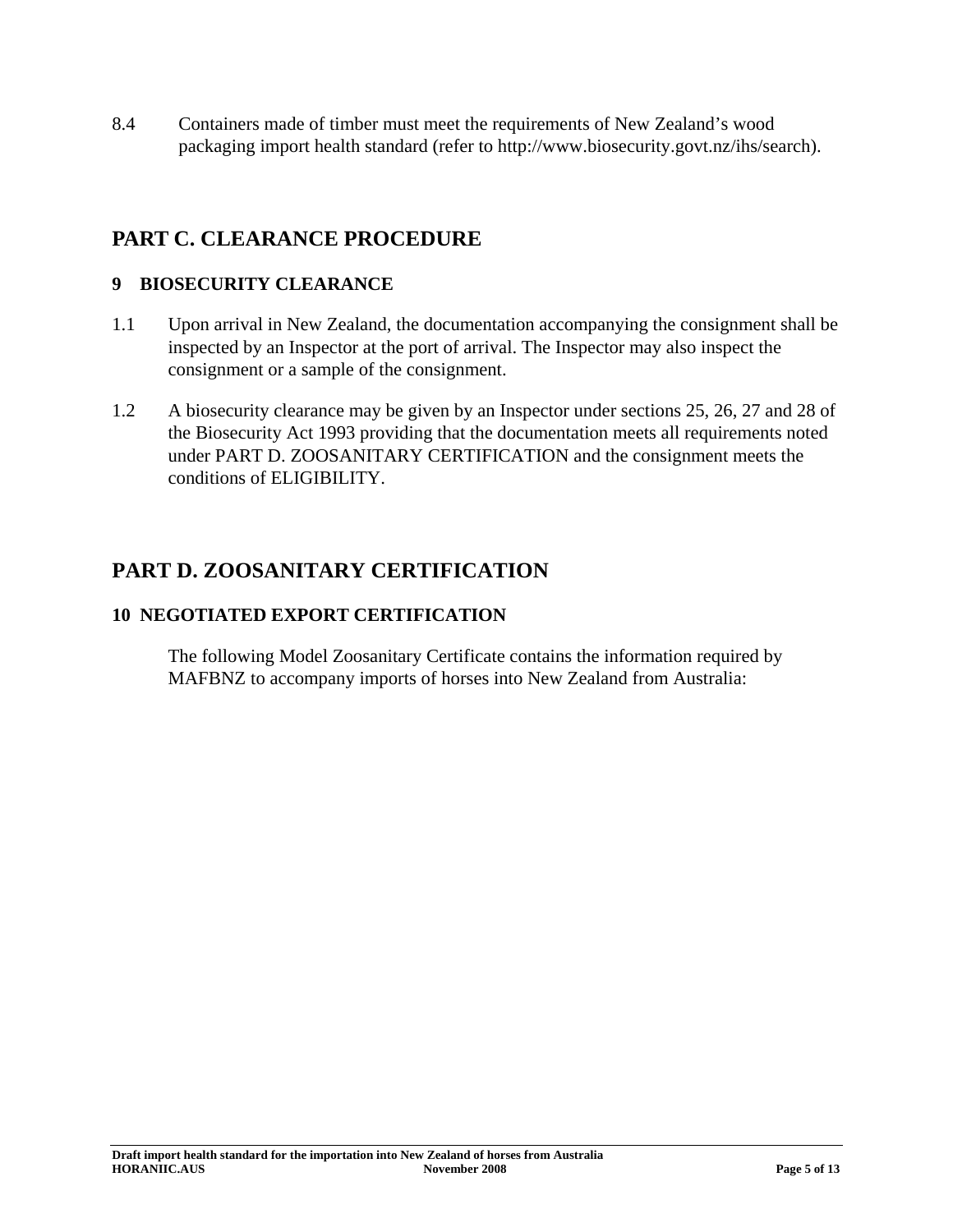### **MODEL ZOOSANITARY CERTIFICATION**

Commodity: HORSES

To: NEW ZEALAND

Exporting Country: AUSTRALIA

Competent Authority: .................................................

### **I: IDENTIFICATION OF HORSES**

Species/breed: ............................................................

Age: ............................

Sex: .............................

Identification records are attached to the Zoosanitary Certification. (Identification is by either: (i) brand or microchip number/site; or (ii) an official passport; or (iii) an identification silhouette that notes all distinguishing markings.)

Total number of horses in consignment: ...................

### **II: ORIGIN OF HORSES**

### **III: DESTINATION OF HORSES**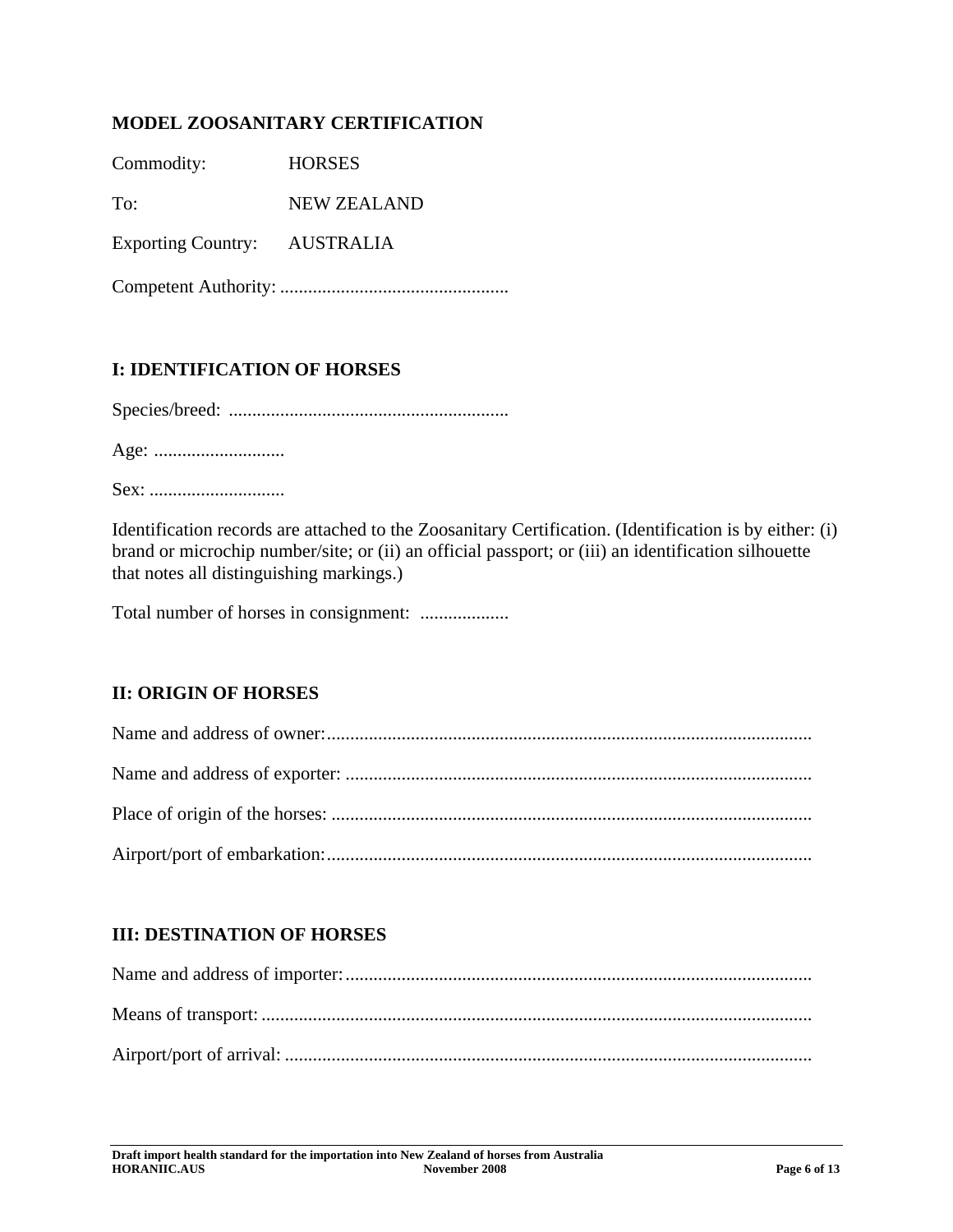### **IV: SANITARY INFORMATION**

### **VETERINARY CERTIFICATE**

I, ...........................................................................an Official Veterinarian authorised by the Government of Australia certify, after due enquiry, with respect to the horses identified in this Zoosanitary Certificate that:

#### **1 COUNTRY/REGION DISEASE FREEDOM AND RESIDENCY**

1.1 Japanese encephalitis virus (JEv):

The horses were:

| Either: | 1.1.1 | resident for at least the previous 21 days in a part of Australia<br>where JEv has never been reported.                                                                                                                                                                               |
|---------|-------|---------------------------------------------------------------------------------------------------------------------------------------------------------------------------------------------------------------------------------------------------------------------------------------|
| Or:     | 1.1.2 | imported into Australia from a country that is free of JEv AND<br>since importation have been resident in a part of Australia where<br>JEv has never been reported.                                                                                                                   |
| Or:     | 1.1.3 | imported into Australia from a country where JEv is endemic AND<br>were vaccinated against JEv with an inactivated vaccine prior to<br>importation into Australia. Vaccination records showing current<br>vaccination against JEv must be attached to the Zoosanitary<br>Certificate. |

(Delete as appropriate)

1.2 Equine influenza:

Australia is a country free from equine influenza.

#### **2 ANIMALS FOR EXPORT**

- 2.1. No mare in the consignment is more than 300 days pregnant.
- 2.2. No horse in the consignment is less than 1 month of age.
- 2.3. The horses were free from all quarantine restrictions prior to export to New Zealand.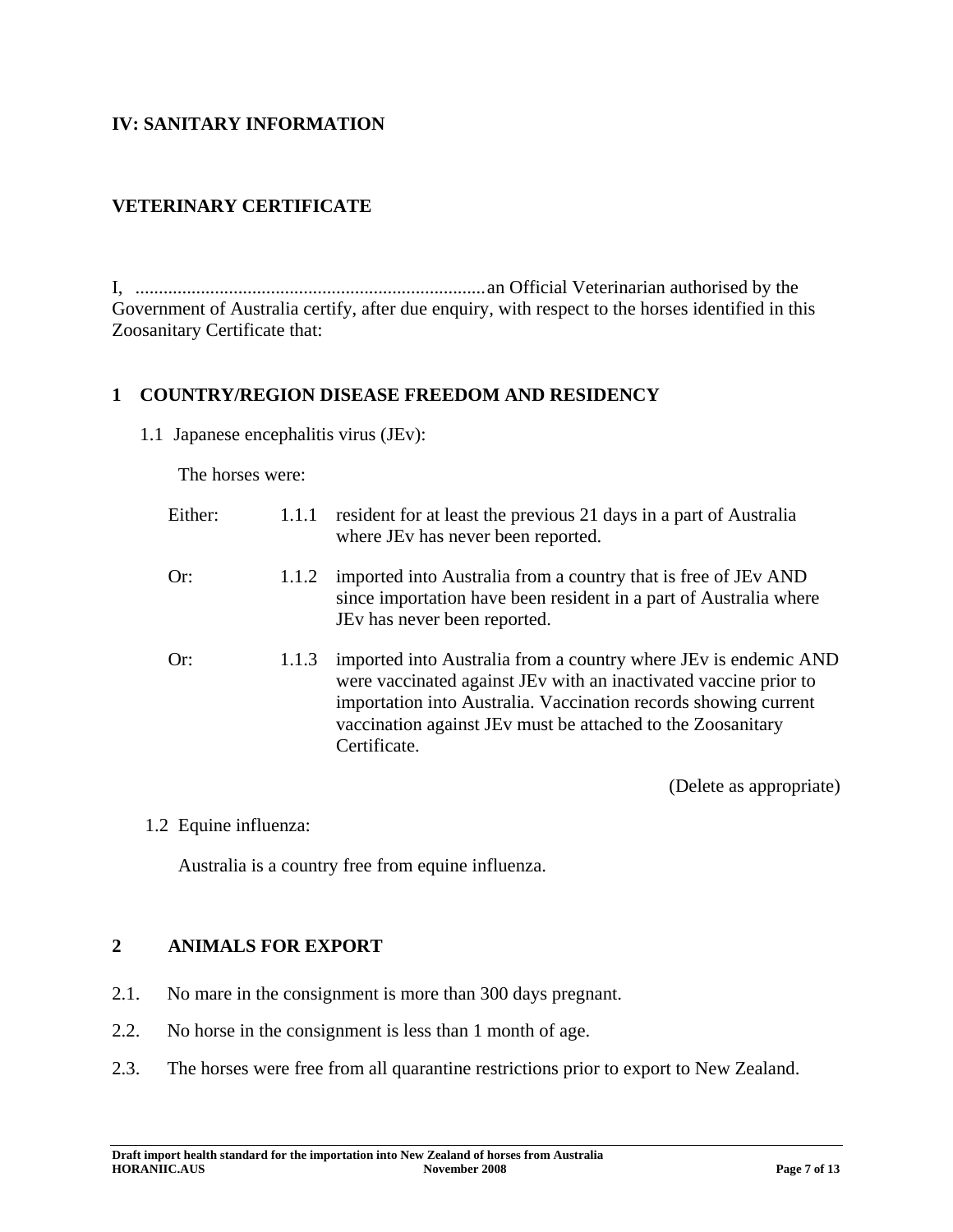### **3 ESTABLISHMENT OF ORIGIN**

- 3.1. The horses were resident since birth, or for the period specified in brackets, immediately prior to export on premises where there was no evidence of any of the following diseases during period of time specified:
	- equine infectious anaemia (3 months)
	- equine viral abortion (EHV-1, including neurological disease) (3 months)
	- equine viral arteritis (3 months)
	- Hendra virus in horses (3 months)
	- anthrax (20 days)
	- melioidosis (3 months)

### **4. TESTING/TREATMENTS**

**4.1**. All laboratory testing was conducted at a laboratory accredited by the National Association of Testing Authorities, Australia. Export testing and laboratory result sheets are stamped and signed by the Australian Official Veterinarian and are attached to the consignment.

#### **4.2 Equine infectious anaemia\* (EIA):**

The horses were tested with negative results for EIA virus using an agar gel immunodiffusion (AGID) test or an ELISA during the 21 days prior to export.

Test used:....................................................................................................................... Date of sampling: ..........................................................................................................

(\*Does not apply to unweaned foals less than 6 months of age accompanied by their negative tested dam, and to horses exported from New Zealand to Australia for less than 21 days prior to re-export to New Zealand.)

#### **4.3. Equine viral arteritis (EVA):**

4.3.1. Entire male horses older than 12 months of age (actual age) were:

#### Either

 4.3.1.1 tested for EVA virus with negative results using a virus neutralisation test during the 28 days prior to export

Date of sampling: .....................................................................................

Or 4.3.1.2 in the case of a stallion that is seropositive for EVA virus. Since seroconversion and during the 12 month period prior to export, the stallion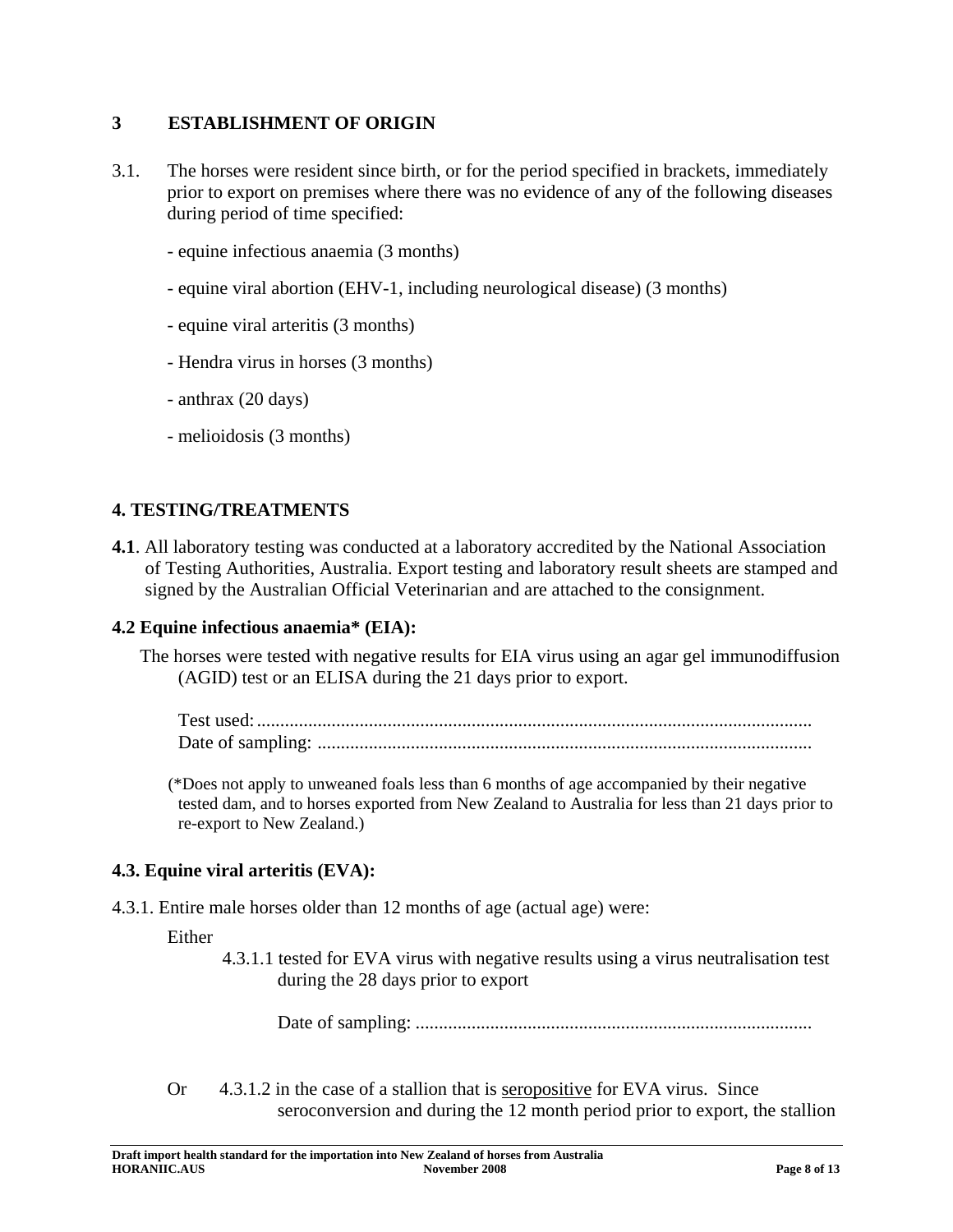|           | has been tested with negative results by virus isolation on the sperm rich<br>fraction of two separate semen samples                                                                                                                                                                                                                                                                 |  |  |
|-----------|--------------------------------------------------------------------------------------------------------------------------------------------------------------------------------------------------------------------------------------------------------------------------------------------------------------------------------------------------------------------------------------|--|--|
|           |                                                                                                                                                                                                                                                                                                                                                                                      |  |  |
|           |                                                                                                                                                                                                                                                                                                                                                                                      |  |  |
| <b>Or</b> | 4.3.1.3 in the case of a stallion that is seropositive for EVA virus. Since<br>seroconversion and during the 12 month period prior to export, the stallion<br>has been test mated to two mares which were subjected to the virus<br>neutralisation test on two blood samples, one collected at the time of test<br>mating and the other 28 days after mating, with negative results. |  |  |
|           |                                                                                                                                                                                                                                                                                                                                                                                      |  |  |
|           |                                                                                                                                                                                                                                                                                                                                                                                      |  |  |
| <b>Or</b> | 4.3.1.4 vaccinated* against EVA virus under official veterinary control and have<br>been re-vaccinated at least annually.                                                                                                                                                                                                                                                            |  |  |
|           |                                                                                                                                                                                                                                                                                                                                                                                      |  |  |
|           | (*Approved programmes for initial vaccination are as follows:                                                                                                                                                                                                                                                                                                                        |  |  |
|           | a) Vaccinated on the day a blood sample was taken which was subjected to the<br>virus neutralisation test with a negative result.<br>b) Vaccinated during a period of isolation of not more than 15 days, commencing                                                                                                                                                                 |  |  |
|           | on the day a blood sample was taken which was subjected to the virus<br>neutralisation test with a negative result.                                                                                                                                                                                                                                                                  |  |  |
|           | c) Vaccinated when the stallion was at an age of 180 to 270 days during a period<br>of isolation, during which two blood samples taken at least 10 days apart were<br>subjected to the virus neutralisation test and demonstrated a negative, stable or<br>declining antibody titre.)                                                                                                |  |  |
|           | (Delete whichever clause is NOT appropriate)                                                                                                                                                                                                                                                                                                                                         |  |  |

4.3.2. For an EVA seropositive stallion a Veterinary Declaration is attached (see Appendix 1) that has been signed by a veterinarian indicating that there is no evidence of the stallion ever shedding virus in semen or being treated with gonadotropin-releasing hormone antagonist.

(Delete if NOT appropriate)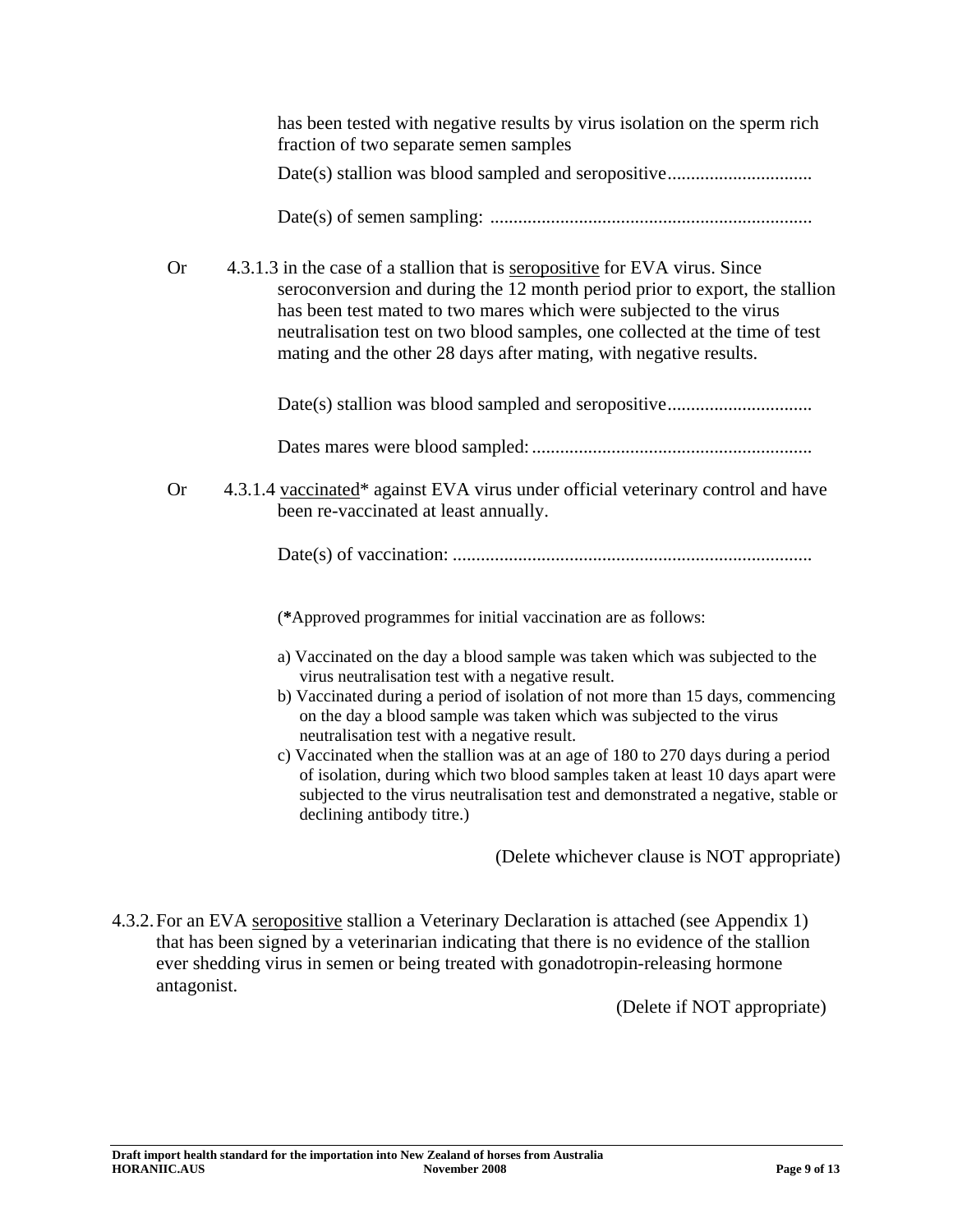### **5. PARASITE TREATMENTS**

- 5.1. Within 48 hours prior to the scheduled date of export the horses were treated as follows:
- 5.1.1. For ectoparasites:

product(s) with efficacy against flies, ticks, lice and mites was applied according to the manufacturer's recommendations:

#### 5.1.2 For endoparasites:

a macrocyclic lactone compound according to the manufacturer's recommendations:

#### **6. FOR HORSES EXPORTED FROM CATTLE TICK INFECTED AREAS**  (Delete clause 6 if NOT applicable)

6.1. Horses were fully stabled for a minimum period of 3 days immediately prior to export to New Zealand; AND

- 6.2. Prior to this 3 day-minimum period of isolation, both the horses and the stabled environment were sprayed with a registered acaricide, and no livestock was held within 100 metres of the isolation premise; AND
- 6.3. During the last 3 days of this isolation period, food and bedding of horses were found to be free of evidence of ticks; AND
- 6.4. During the last 3 days of the isolation period, the horses were thoroughly inspected for ticks and found to be free of evidence of ticks (horses infested with ticks shall be retreated until free of evidence of ticks).

### **7. VETERINARY INSPECTIONS**

7.1 Within 48 hours prior to the scheduled date of export and after the treatments administered in section 5.1, the horses were thoroughly examined by a registered veterinarian and were found to be free of evidence of ticks. A systematic approach was undertaken with close examination of ears, false nostrils, under body areas (axillary, inguinal, submandibular), perineum, mane and tail.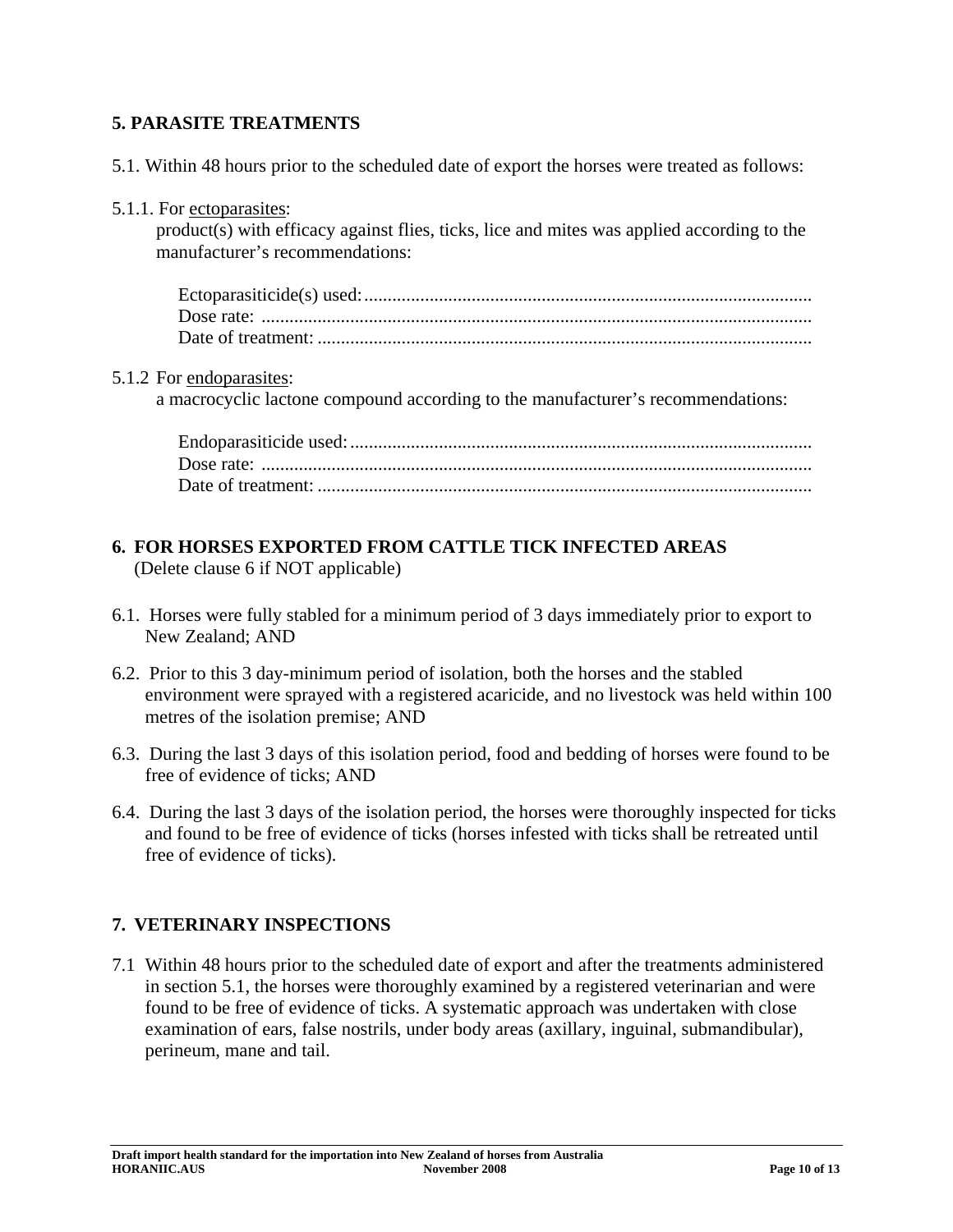Either 7.1.1 The horses were free of evidence of ticks;

 Or 7.1.2 Ticks were found, but subsequent re-inspection after repeated treatment determined that there was no evidence of tick infection.

(Delete whichever clause is NOT appropriate)

- 7.2 Within 48 hours prior to the scheduled date of export the horses were examined by a registered veterinarian and were found to be free of clinical signs of infectious disease and were fit to travel.
- 7.3 Within 48 hours prior to the scheduled date of export the horses were examined by a registered veterinarian and were found to free of evidence of contamination with seed/s and faecal matter
	- Either 7.3.1 No seeds or faecal matter were found:
	- Or 7.3.2 Seeds or faecal matter was found, but subsequent re-inspection after bathing /grooming determined that there was no evidence of contamination with seeds or faecal matter.

### **8. TRANSPORT**

- 8.1 The vehicle for transport of the horses for export to New Zealand to the port of departure was cleaned and disinfected with a virucidal disinfectant prior to the loading of the horses if it was previously used to transport horses under quarantine restrictions.
- 8.2 The crates or pens to be used for transporting the horses to New Zealand are either new or, if previously used, have been cleaned and disinfected with a virucidal disinfectant since last carrying horses under quarantine restrictions.
- 8.3 The crates or pens used for transport of horses from New Zealand to Australia and to be used for transport of horses to New Zealand have been cleaned and disinfected between consignments with a virucidal disinfectant.
- 8.4 All feed loaded for use during transport to the port of departure and to New Zealand was visibly free from evidence of contamination with ticks.
- 8.5 Only sterile peat, soft board treated wood shaving, shredded paper or other inert approved products was loaded for use as bedding during transportation.
- 8.6 No other animals are being transported on the aircraft or ship except those certified by an official veterinarian as eligible for export to New Zealand.
- 8.7 In the case of transport by:
	- Air: the container/s meet the design principles published in the IATA Live Animal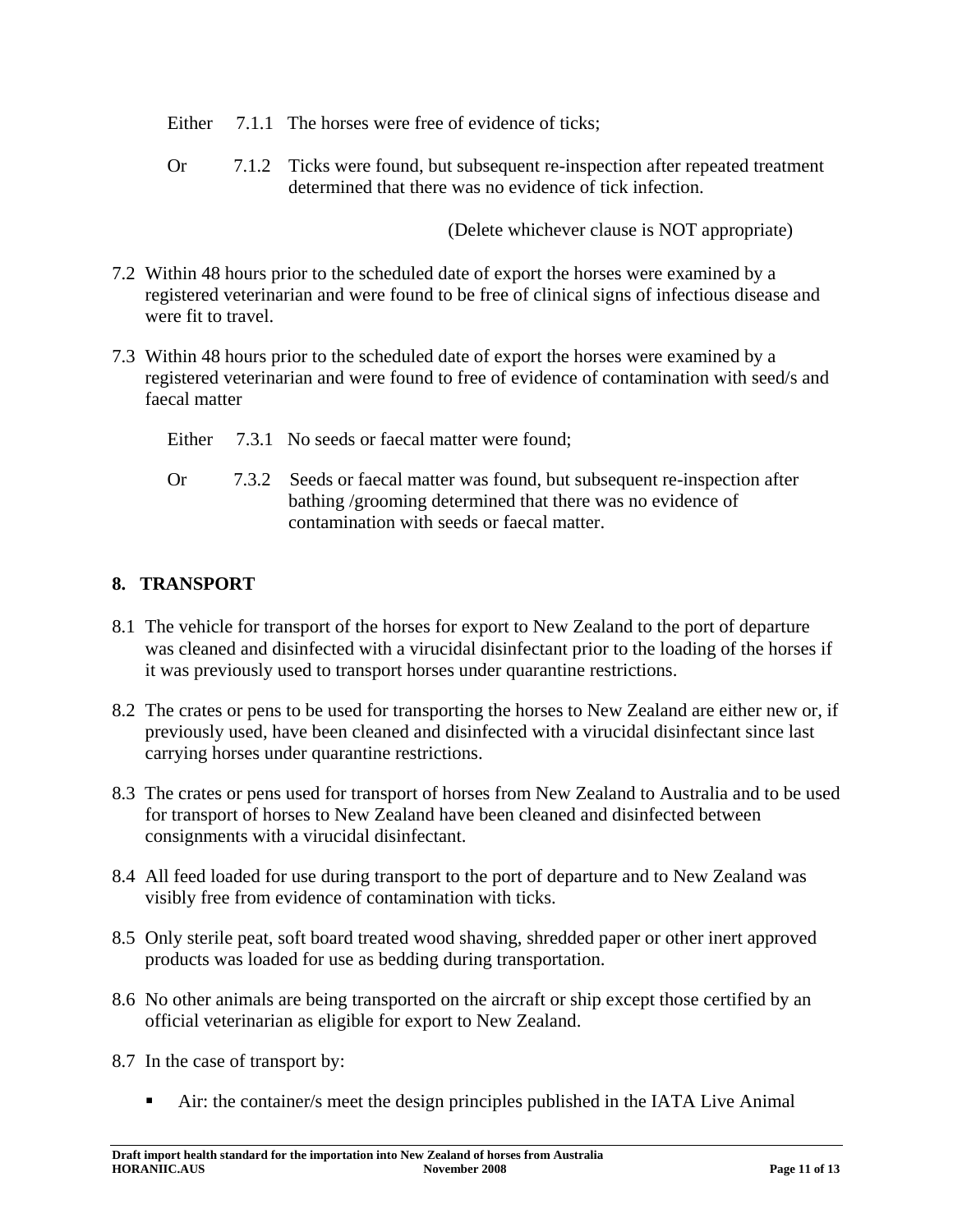Regulations

- Sea: the transport facilities and arrangements were inspected and they meet the requirements of the Australian Marine Orders Part 43, Issue 2 (which is equivalent to the New Zealand Marine Rules Part 24C).
- 8.8 For horses being transported by air, the cargo space of the aircraft in which the horses will be transported was sprayed with a registered insecticidal spray.

Date: :…………………………

Signature of Official Veterinarian supervising pre-export preparations:

Official stamp and date:……………………………………………………………………………

Name and address of office:……………………………………………………………………….

#### **N.B. Signature and Official stamp must be applied to all pages**.